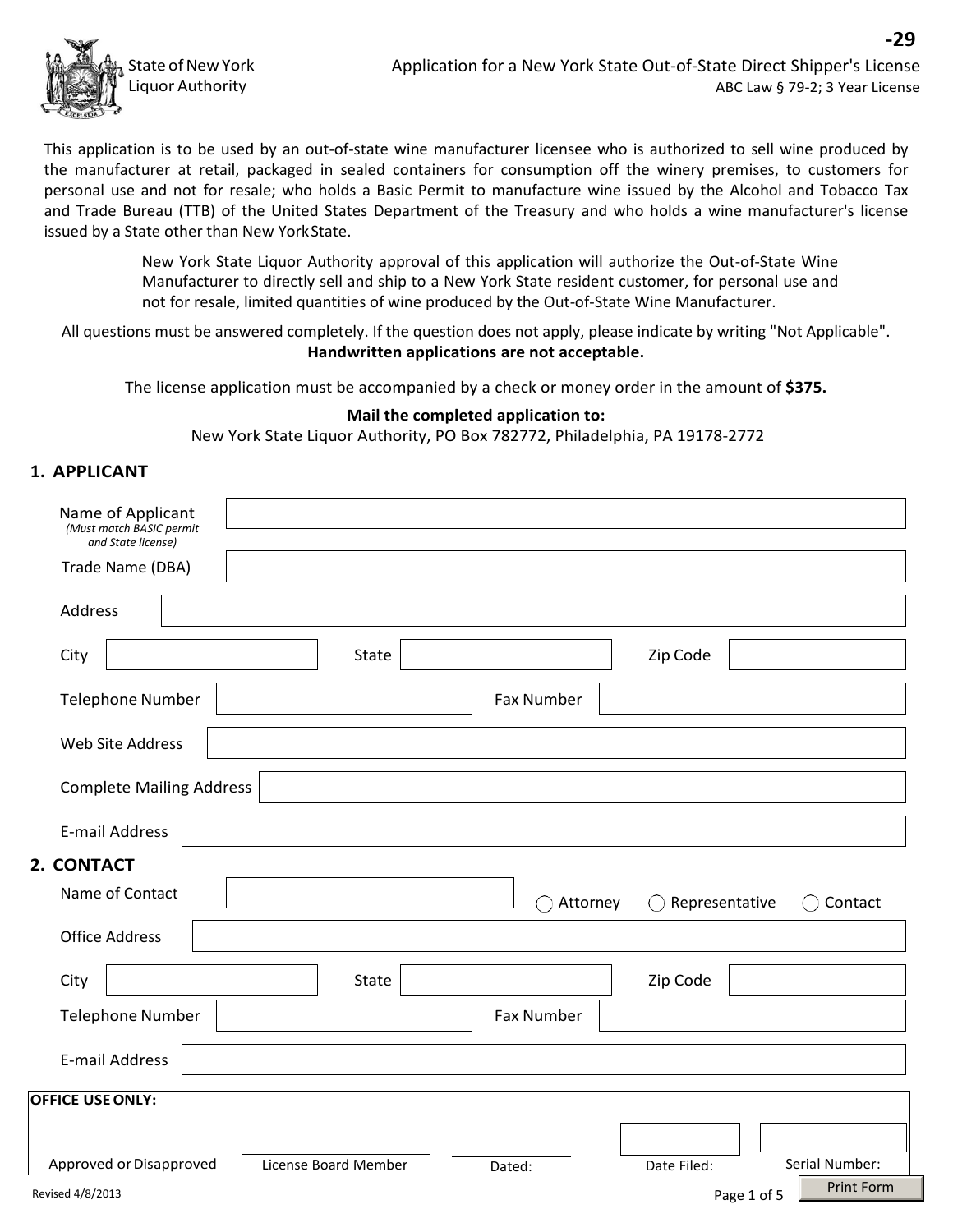# **3. RECIPROCITY -29**

| Check the New York State Liquor Authority's web site to determine if your State is an approved reciprocal State. Only<br>applicants in States where established reciprocity rulings and approval may apply. If your State does not appear on<br>the listing, you must submit documentation in reference to reciprocity to our Legal Department before applying for<br>this license.                                                                                                               |                 |     |                   |
|---------------------------------------------------------------------------------------------------------------------------------------------------------------------------------------------------------------------------------------------------------------------------------------------------------------------------------------------------------------------------------------------------------------------------------------------------------------------------------------------------|-----------------|-----|-------------------|
| 3a. Does your State permit a New York State wine manufacturer to engage in the direct<br>retail sale and shipment of wine produced by such New York wine manufacturer, packaged<br>in sealed containers for consumption off the winery premises, to resident customers of your<br>State for personal use and not for resale? If no, the applicant is not eligible for this license.                                                                                                               |                 | Yes | No                |
| 3b. Do you agree-as a formal condition of receiving a New York State Out-of-State Direct<br>Shipper's License-that you will limit your direct sale and shipment of wine to a New York<br>State resident customer to the lesser of the following quantities:<br>(A) no more than 36 cases per year or (B) no more than the maximum number of cases per<br>month and per year that your State allows New York wine manufacturers to directly sell and<br>ship to a resident customer to your State? |                 | Yes | No                |
| 4. FEDERAL AND STATE LICENSURE AND TAX REQUIREMENTS                                                                                                                                                                                                                                                                                                                                                                                                                                               |                 |     |                   |
| 4a. Does the Applicant hold a BASIC Permit issued by the TTB in accordance with the<br>Federal Alcohol Administration Act? If no, the applicant is not eligible for this license.                                                                                                                                                                                                                                                                                                                 |                 | Yes | No                |
| If yes, provide the TTB Vendor Code (if any)                                                                                                                                                                                                                                                                                                                                                                                                                                                      |                 |     |                   |
| If yes, provide the Plant Registry/Basic Permit/Brewer Number                                                                                                                                                                                                                                                                                                                                                                                                                                     |                 |     |                   |
| Submit a copy of the Federal BASIC Permit showing that the applicant is a Wine Producer/Blender.<br>Include/Attach a list of ALL approved trade names.                                                                                                                                                                                                                                                                                                                                            |                 |     |                   |
| 4b. Does the Applicant hold a State License to manufacture wine? If no, the applicant is not<br>eligible for this license.                                                                                                                                                                                                                                                                                                                                                                        |                 | Yes | No                |
| If yes, identify the State that issued the State Wine Manufacturer License                                                                                                                                                                                                                                                                                                                                                                                                                        |                 |     |                   |
| If yes, provide the State Wine Manufacturer License identification number                                                                                                                                                                                                                                                                                                                                                                                                                         |                 |     |                   |
| Submit a copy of the State Wine Manufacturer License.                                                                                                                                                                                                                                                                                                                                                                                                                                             |                 |     |                   |
| 4c. Is the applicant-by virtue of the State Wine Manufacturer License-authorized to sell<br>wine produced by the manufacturer at retail, packaged in sealed containers for<br>consumption off the winery premises, to customers for personal use and not for resale? If<br>no, the applicant is not eligible for this license.                                                                                                                                                                    |                 | Yes | No                |
| 4d. Provide your Federal Employer Identification Number                                                                                                                                                                                                                                                                                                                                                                                                                                           |                 |     |                   |
| 4e. Provide your New York State Certificate of Authority Number                                                                                                                                                                                                                                                                                                                                                                                                                                   |                 |     |                   |
| To obtain a New York State Certificate of Authority, go to www.tax.ny.gov to complete and submit a NYS Certificate of Authority (Form<br>DTF-17) to the address listed on the application. DO NOT submit a copy of the application to the NYS Liquor Authority.                                                                                                                                                                                                                                   |                 |     |                   |
| Submit a copy of the NYS Certificate of Authority.                                                                                                                                                                                                                                                                                                                                                                                                                                                |                 |     |                   |
| 4f. Have you filed an application with the New York State Department of Taxation and<br>Finance for a license to conduct business as a New York State Liquor Distributor? (This is<br>NOT the Certificate of Authority.)                                                                                                                                                                                                                                                                          |                 | Yes | No                |
| To obtain a New York State Liquor Distributor license, go to www.tax.ny.gov to complete and submit an Application for Registration as a<br>Distributor of Alcoholic Beverages (Form TP-215) to the address listed on the application. DO NOT submit a copy of the application to the<br>NYS Liquor Authority. Once the application has been submitted to the NYS Dept. of Tax & Finance, enter the date you transmitted or<br>mailed the form in the line below.                                  |                 |     |                   |
| If yes, indicate the date the TP-215 was mailed<br>AND the Agency to which it was sent:                                                                                                                                                                                                                                                                                                                                                                                                           | Agency Sent To: |     |                   |
|                                                                                                                                                                                                                                                                                                                                                                                                                                                                                                   | Date Sent:      |     | <b>Print Form</b> |

٦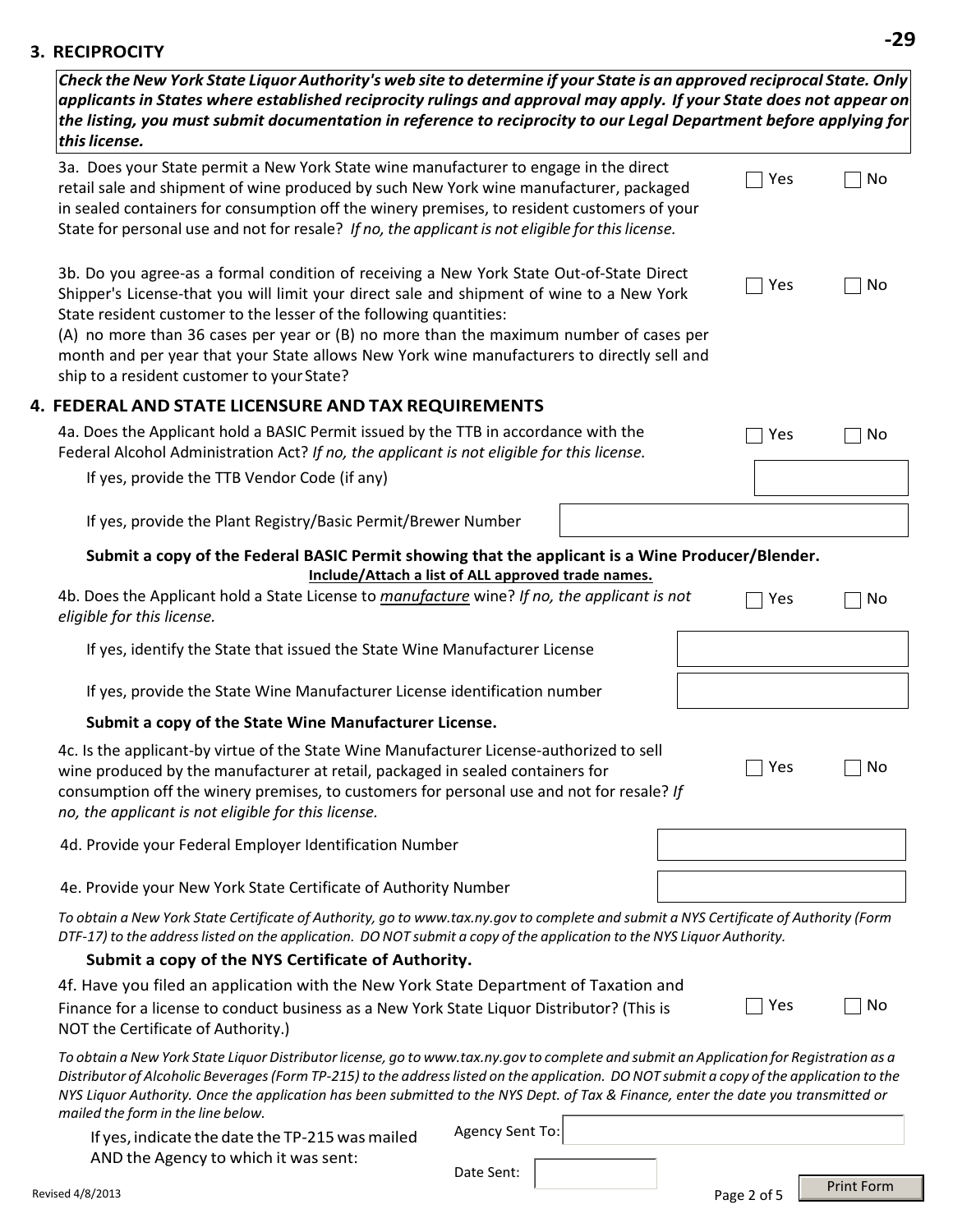## **5. NEW YORK STATE STATUTORYREQUIREMENTS**

| 5a. Has the applicant or any principals thereof have interest, directly or indirectly, in any<br>New York premises or in any New York business where any alcoholic beverages are sold at<br>retail, whether by stock ownership, interlocking directors, mortgage or lien on, or<br>ownership of any real or personal property, or by any other means, including loans? | Yes                        | No |
|------------------------------------------------------------------------------------------------------------------------------------------------------------------------------------------------------------------------------------------------------------------------------------------------------------------------------------------------------------------------|----------------------------|----|
| If yes, identify on an attached sheet, each New York retail premises and each New York<br>retail business; the New York alcoholic beverage license serial number associated with<br>each New York premise or New York business; the date each interest was acquired; and<br>the exact nature of each interest.                                                         | Sheet attached             |    |
| 5b. Has the applicant or any principal thereof ever been CONVICTED (including any pleas of<br>guilty or suspended sentences) of any FELONY or of any other CRIME or OFFENSE of any<br>kind except traffic infractions?                                                                                                                                                 | Yes                        | No |
| If yes, submit a Certificate of Disposition or a Certificate of Conviction certified by<br>the Court Clerk for each offense.                                                                                                                                                                                                                                           | Certificate(s)<br>attached |    |
| 5c. Are there any ARRESTS, INDICTMENTS, SUMMONSES or other ACCUSATORY<br>INSTRUMENTS (except for traffic infractions) pending against an applicant principal?                                                                                                                                                                                                          | $\bigcap$ Yes              | No |
| If yes, submit a copy of the instrument alleging the pending offense.                                                                                                                                                                                                                                                                                                  | Copy attached              |    |
| 6. CURRENT DISTRIBUTION OF APPLICANT'S WINES WITHIN NEW YORK STATE                                                                                                                                                                                                                                                                                                     |                            |    |
| 6a. Within the past twelve months, have any of the Applicant's wines been imported into<br>New York State by a New York State licensed wholesaler for wholesale and retail sale?                                                                                                                                                                                       | $\bigcap$ Yes              | No |
| If yes, list on an attached sheet the Wines that were (or are) being imported into New<br>York State, their TTB ID Numbers and provide the name and address of the wholesaler<br>importing each such wine.                                                                                                                                                             | Sheet attached             |    |

#### **7. APPLICANT PRINCIPAL INFORMATION**

List the names and addresses of all principals of the Applicant (The address should include Street, City, State & Zip Code.)

| Name of Principal | Residence Address |  |
|-------------------|-------------------|--|
| Name of Principal | Residence Address |  |
| Name of Principal | Residence Address |  |
| Name of Principal | Residence Address |  |

The undersigned is an authorized principal of the applicant and knows the contents of the above application and the statements contained therein and the same are true of his/her knowledge. The applicant understands that the State Liquor Authority will rely on each and every answer in the application and accompanying papers in reaching its determination, and affirms that all statements therein are true. The undersigned further certifies that he/she has read the Conditions For Licensure and agrees to comply with these conditions.

|          | Name of Authorized Principal      | certifies that he/she is | Title       |                   |
|----------|-----------------------------------|--------------------------|-------------|-------------------|
| 4/8/2013 | Signature of Authorized Principal | Dated                    | Page 3 of 5 | <b>Print Form</b> |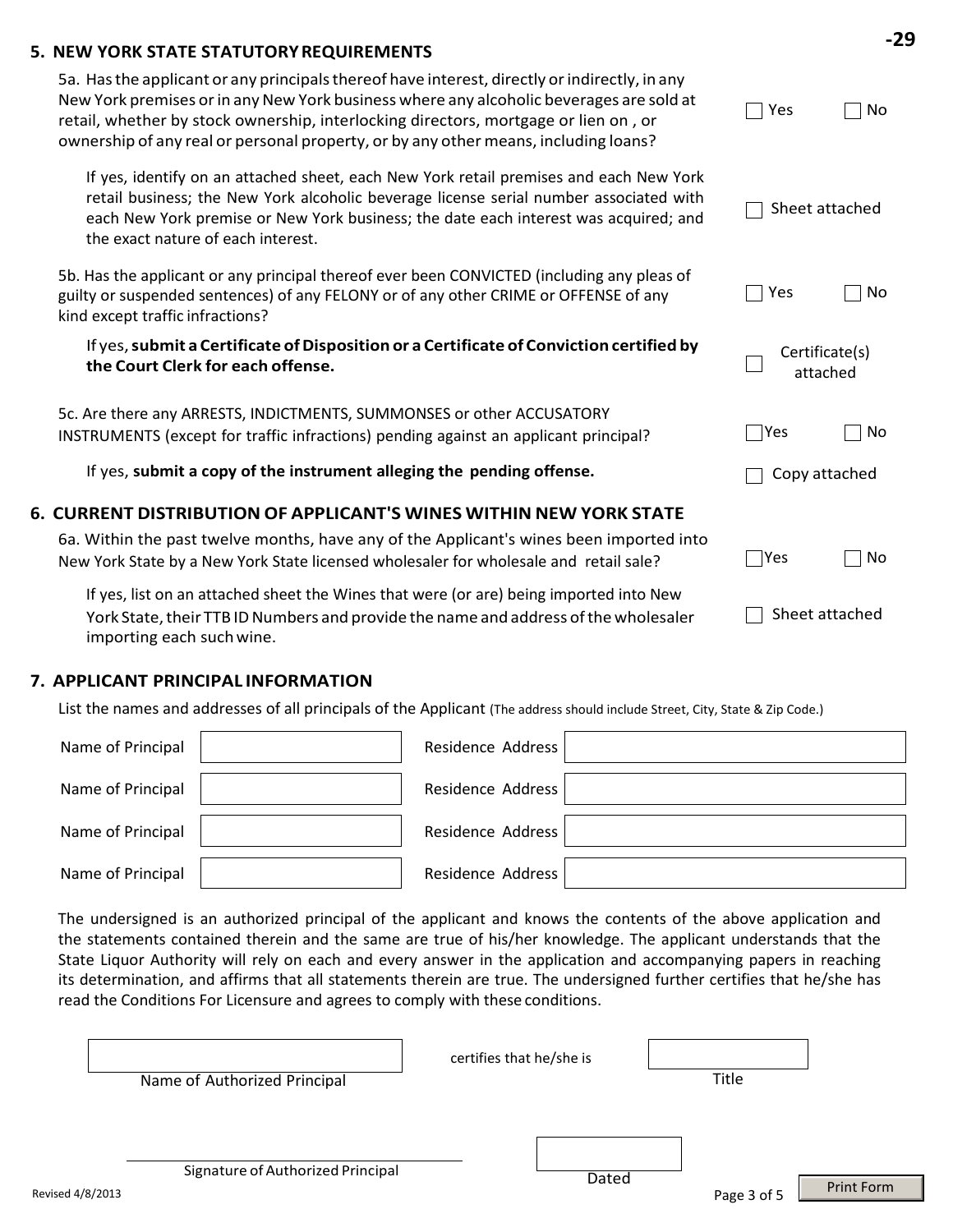#### **CONDITIONSFORLICENSURE**

## **THEAPPLICANT VOLUNTARILYACCEPTS THE FOLLOWINGCONDITIONS INCONNECTION WITHTHE ISSUANCEOF AN OUT-OF-STATE DIRECT SHIPPER'S LICENSE, AND AS AN APPPLICANT AND LICENSEE WILL ABIDE BY THE FOLLOWING CONDITIONS:**

1. Prior to obtaining an out-of-state direct shipper's license, the Applicant will obtain from the New York State Department of Taxation and Finance a Certificate of Authority pursuant to section eleven hundred thirty-four of the New York State Tax Law; Tax From Number DTF-17.

2. Prior to obtaining an out-of-state direct shipper's license, the Applicant will file an application with the New York State Department of Taxation and Finance for registration as a Distributor of Alcoholic Beverages pursuant to sections four hundred twenty one and four hundred twenty-two of the New York State Tax Law; Tax Form Number TP-215.

3. The Licensee will ensure that the outside of each shipping container used to ship wine to a New York State resident is conspicuously labeled with thewords:

### CONTAINS WINE: FOR PERSONAL USE AND NOT FOR RESALE SIGNATURE OF PERSON AGE 21 OR OLDER REQUIRED FOR DELIVERY DELIVERY TO AN INTOXICATED PERSON IS FORBIDDEN BY LAW

4. In connection with the acceptance of an order a delivery of wine to a New York resident, the Licensee will require the prospective customer to represent:

(a) that he or she has attained the age of twenty-one years or more; and

(b) that the wine being purchased will not be resold or introduced into commerce.

5. In connection with the delivery of wine produced by the Licensee and directly sold and shipped to a New York State resident customer for personal use and not for resale, the Licensee will require the common carrier delivering the wine to:

(a) require the recipient, at the delivery address, upon delivery, to demonstrate that the recipient is at least twentyone years of age by providing a valid form of photographic identification authorized by Alcoholic Beverage Control Law § 65-b;

(b) require a recipientto sign an electronic or paperformor other acknowledgement ofreceipt as approved by the State Liquor Authority; and

(c) refuse delivery when the proposed recipient appearsto be undertwenty-one years of age and refused to present a valid form of photographic identification authorized by the Alcoholic Beverage Control Law§ 65-b.

6. The Licensee will file returns with and pay to the New York State Department of Taxation and Finance all State and local salestaxes and excise taxes due on salesinto New York State in accordance with the applicable provisions ofthe New York State Tax Law relating to such taxes, the amount of such taxes to be determined n the basis that each sale in this State was at the location where delivery ismade.

7. The Licensee will keep records for three years and permit the New York State Liquor Authority or the New York State Department of Taxation and Finance to perform an audit uponrequest.

8. The Licensee, by the submission of this application for an Out-of-State Direct Shipper's License, hereby consents to the jurisdiction of New York State, its agencies and instrumentalities, and the Courts of New York State concerning enforcement sections 79-c of the New York State Alcoholic Beverage Control Law and any related laws, rules or regulations, including tax laws, rules or regulations.

9. The Licensee, in connection with the exercise of the license privilege conferred by the Out-of-State Direct Shipper's License, will sell only wines that itmanufactures.

10. The Licensee, in connection with the exercise of the license privilege conferred by the Out-of-State Direct Shipper's License, will sell wine only to the New York State resident customers for personal use and not for resale.